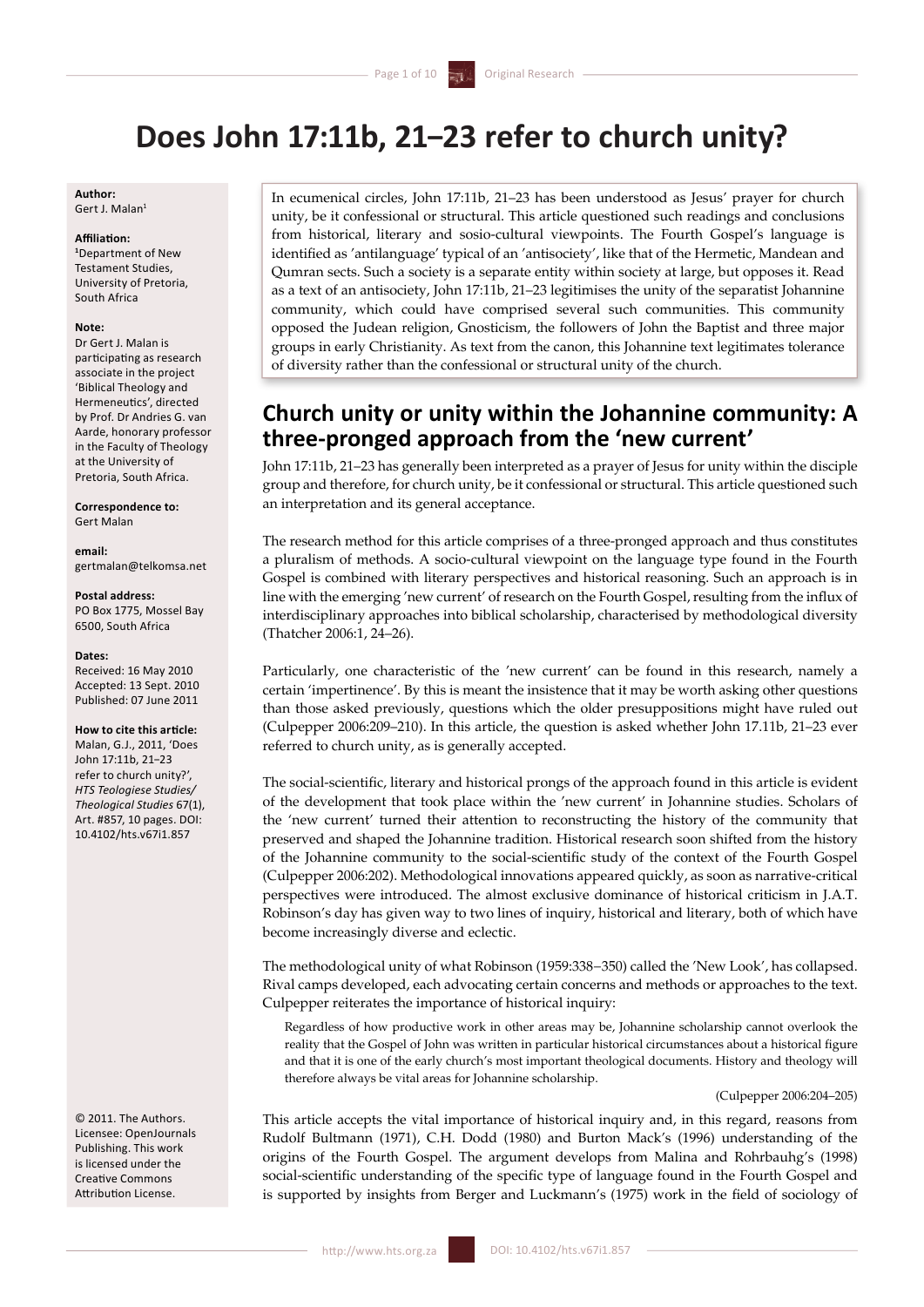knowledge. In this way, a probable historical setting for the text is sought. To this is added a literary approach, asking questions about the genre of the macro and micro text.

On the other hand, this article does concur with Culpepper's uneasiness with a certain aspect of the 'new current' of research, namely when it becomes apparent that the interpretation of the Gospel of John is not the real agenda, but the concerns that arise from the interpreter's social location. Such interpretations raise the spectre of sheer subjectivity (Culpepper 2006:208).

It is accepted in this article that different issues require different methods or approaches to the text. At the same time, the three-pronged approach is hoped to result in conclusions that are viewed as having acceptable objectivity and validity. In order to further this goal, a short discussion on the history of Johannine research before the 'new current', as described previously, follows.

## **Before the 'new current': 'Old Look' and 'New Look'**

Research conducted on the Fourth Gospel during the past five decades (the so-called 'new current') has developed strikingly different from the 'New Look' research that followed the historical critical approach (to which Robinson [1959] referred as 'Old Look') of the previous half century. Reaction to the results of the historical critical research (referred to as 'the old critical orthodoxy' by Robinson [1959]) led to a questioning of its presuppositions. The key presupposition, that the Fourth Gospel was dependant on sources, was criticised by a fair amount of scholars, mostly from outside Germany or German critics of Bultmann (Culpepper 2006:200–201). The Johannine tradition was thus viewed as an independent trajectory of Jesus material. Since Robinson's essay and contrary to his prediction, the 'new current' research of the past half-century showed marked renewal of interest in the possibility that the Fourth Gospel was dependant on sources (Thatcher 2006:9–11).

Because the Johannine tradition was viewed as an independent trajectory of Jesus material by 'New Look' scholars, the Fourth Gospel was rated by them as a potential primary source of information about Jesus. Contrary to the 'Old Look' historical-critical approach's perspective that the Fourth Gospel was written post 70 CE outside of Palestine, the 'New Look' opted for a pre 70 CE. Palestinian origin. The previous 'Old Look' consensus, that the author of the Fourth Gospel was not an associate of Jesus, was reversed. He was now accepted as an associate of Jesus, but to the 'New Look', his specific identity was not an issue. Rejecting the previous critical consensus that the theology of the Fourth Gospel reflected late 1st century beliefs, its theology was now seen as both early primitive theology, as well as containing later developed ideas. The implication was that authorship could be attributed to more than one person or even a community (Thatcher 2006:9–11).

The 'New Look' approach drew radically different conclusions than the 'Old Look' historical-critical approach did about the Fourth Gospel. For example, Robinson, as pinnacle of this movement, accepted the priority of the Fourth Gospel and found no reason to doubt that the Johannine tradition originated with a disciple of Jesus, perhaps even the apostle John (Thatcher 2006:9–10).

Since J.A.T. Robinson's essay on the so-called 'New Look' on the Fourth Gospel (Robinson 1959), another 'new look' has emerged, namely the 'New Current', as described at first. The Gospel of John is no longer viewed as primary source next to the Synoptics and even Q, but it is regarded as a secondary source, as it has heavily reworked the tradition (Dunn 2003:165–167).

## **Weighing different approaches**

The way any text is read influences the way it is understood. A text can be read at face value, not considering the historical and socio-cultural context, leaving the reader to decide on its meaning. A text can also be understood as a literary work, using the devices of literary criticism to study the possible nuances of meaning the text has to offer, but still at face value. Or one can add to this approach a study of the context in which the text originated, taking historical and sociocultural influences into consideration. These approaches to the text have a decisive influence on the conclusions made from the text. This is also the case when reading the Gospel of John and John 17.

## **The Gospel of John at face value John as eyewitness**

When read at face value, the Gospel bearing the name 'John' could be viewed as written by the 'beloved disciple' (Jn 13:23) (Reinhartz 2001:22), the unnamed of the first two disciples (Jn 1:35, 40) as implied author. The inference drawn from a face value reading (Hendriksen 1976:4), is that the author was not only an eyewitness (1:14b, 18:15–27, 19:35, 20:30, 21:23–25), but even that no one knew Jesus better than he did and what he wrote is historically true. Such a reading assumes that the apostolic author knew the facts because he was present at the crucial points of Jesus' life and death:

- the beginning of Jesus' ministry (1:35, 40)
- the seven wondrous signs  $(2:1-12, 4:46-54, 5:1-9, 6:1-14,$ 6:16–21, 9:1–38, 11:1–44)
- the Last Supper (13:1-38)
- final conversations (13:31-16:33)
- Jesus' last prayer (17:1–26)
- Jesus' arrest (18:1-14)
- Jesus' crucifixion (19:17-27)
- Jesus' death (19:28-35).
- the empty tomb  $(20:1-8)$
- Jesus' resurrection appearances (20:19-23, 20:26-29, 21:23–25).

With a face value reading, the complex issue of authorship is often approached in an overly simplistic, un-academic and uncritical way.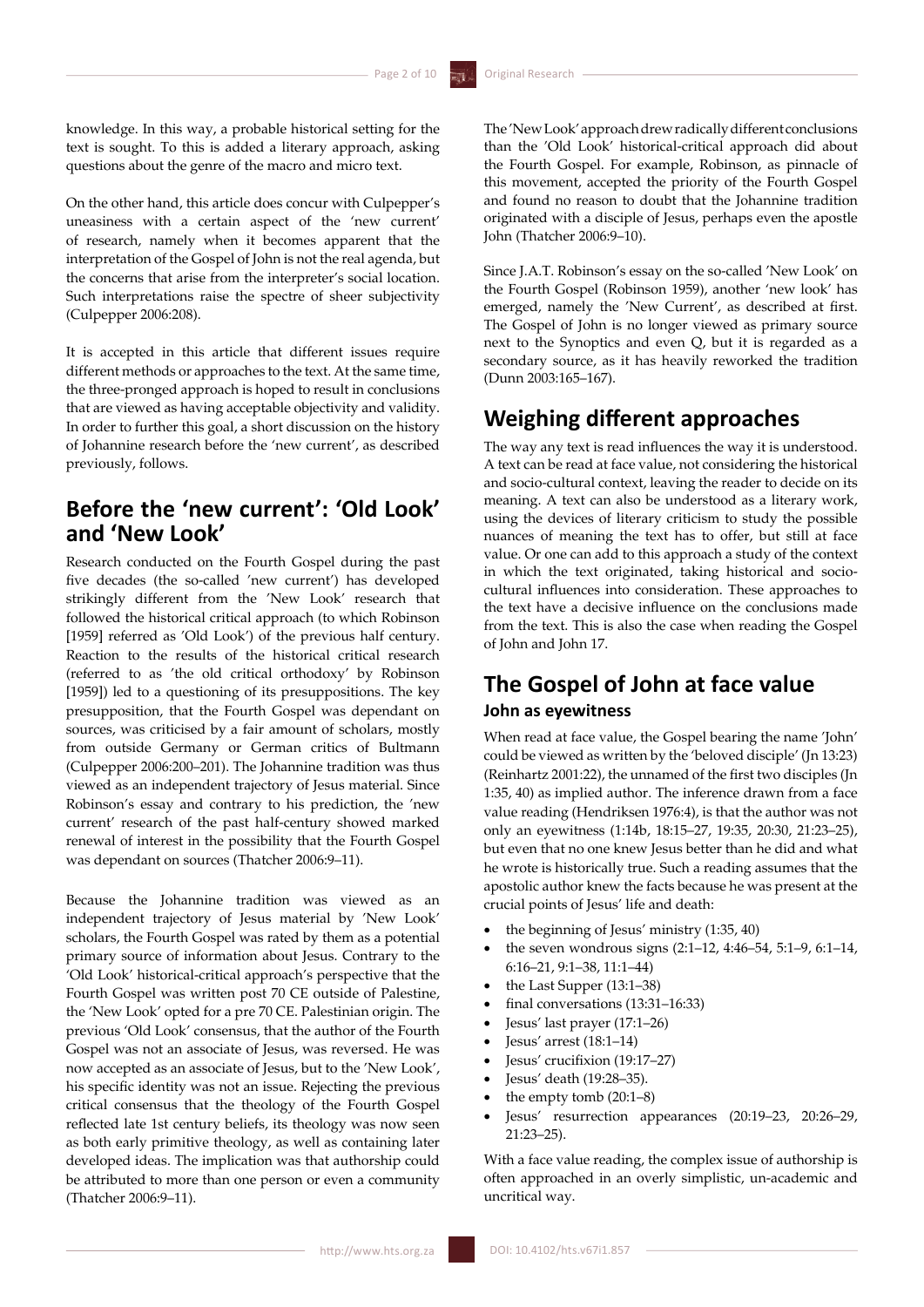## **John 17 at face value**

Is John 17 a prayer of the historical Jesus? This preliminary question is answered in the affirmative when this chapter is read at face value, although other early options could be considered. For example, Theodore of Mopsuestia regarded the text as a prophesy by Jesus, whilst John Chrysostom interpreted it as a hortatory monologue by Jesus (so Wendland 1992:67).

The text can also be studied using communication theory:

John 17 presents a rather clearly defined 'communication event' in that it delineates the speaker (Jesus), an addressee (his heavenly Father), a group of witnesses who hear what is said (Christ's disciples), a setting (an evening meal before the Passover, cf. 13:1–2) and a message – in this case an overtly demarcated verbal text (i.e. by the corresponding 'inclusive' marginal comments in 17:1 and 18:1).

### (Wendland 1992:64)

Another possibility is to view John 13–17 as liturgical text, for the church celebrating the triumph of God's love shown in Christ. John 17 is then understood as a prayer providing a liturgical *inclusio*. In this sense, John 13–17 need not be viewed as historical fact, but as theological commentary on the meaning of the incarnation and the Eucharist, as well as an introduction to the passion. Nevertheless, it can also be understood as both historical fact and theological commentary (Suggit 1992).

The study of the structure of John 17 may assist one's understanding of the basic development of the train of thought. Even when doing a colon analysis, revealing the obvious time consuming, well planned rhetorical structure of John 17, some nevertheless approach the text as the historical Jesus' spontaneous Farewell Prayer (Black 1988; Boyle 1975; Malatesta 1971; Suggit 1992; Tolmie 1993; Wendland 1992; Wong 2006).

John 17 can be interpreted as a prayer that contains the Lord's 'last will' (Coetzee 2006:165). This is in line with what Wendland (1992:67) calls the didactic purpose of the prayer. Christ reviews the principal themes of his gospel message for the benefit of his faithful few in this poetic and memorable prayer.

#### **John 17 as prayer for unity of faith**

When John 17 is read as a prayer of the historical Jesus and focusing on the petitions for unity (17:11b, 21–23), the following conclusions are possible: The first petition for unity refers to unity amongst the disciples (17:11b). The second petition (17:21–23) refers to the unity of the church of the future. This unity can be interpreted differently. One can deduce from 17:21–23 that the unity of the 'future church' can be likened to the unity between the Father and the Son, that is to say, an invisible unity, a unity of purpose (Dreyer 1970:15). Applied to the 'future church' the unity is one of confession and the proclamation of Jesus as Saviour. It is a unity that must be cherished, as it can be broken when moving away from the unifying confession. Understood in this way, Jesus

prays, not for structural unity amongst the many churches across the world, but for their unity of faith (Appold 1978; Black 1988; Dreyer 1970; Gruenler 1989; Hesselgrave 2000).

In practical terms, such a face value reading of John 17:11b, 21–23 motivates fellowship and cooperation, which should be actively sought, between churches of the same confession. Central and peripheral aspects of the confession should be identified. Compliance with the central doctrines is required, whilst different nuances can be tolerated for non-essential doctrines (De Waard 1992: 564−565).

#### **John 17 as prayer for structural unity**

If John 17 is read as Jesus' 'last will', an essential part of this 'last will' is the visible unity of the church, which implies unity in confession. Understood as such, the church has a calling to fulfill this task in obedience and in the surety of the will of Jesus Christ. At stake are the salvation of many people and the future survival of the church (Coetzee 2006:165).

The purpose of Jesus' prayer and mission is then understood as providing one undivided nation for his Father. This unity cannot be taken for granted. Jesus' followers must work towards this end. It should be a visible unity within the harsh realities of the world. From this face value reading of John 17:11b, 21–23 visible church unity is regarded as of the utmost importance and becomes the mark of the true church. Structural unity should facilitate the unity of confession and love within the church (Cadier 1956:175−176; Du Preez 1986:5).

The visible structural unity of the church becomes the prerequisite for the faith of the world and even for the believers themselves, as seeing is believing (Botman 1997:134; Burger 1984:123). Until structural unity realises, historical disunity is viewed as a tragic road (Jacobs 2007:7). Although John 17:11b, 21–23 is in the form of a prayer and not a commandment for unity, believers should confess the sin of disunity, follow the Lord in praying for unity (Burger 1984:125) and then take action to realise it (Jacobs 2007:7).

Not understanding the text in this way is judged in strong language: as cheap explanations ignoring an essential issue and thereby placing the image of God and the faith of the church in jeopardy. Taking the unity of the church lightly in this way shows lack of love for the world and disdain for God (Burger 1984:123).

## **The Fourth Gospel read in its literary, historical and socio-cultural context**

Three interdependent approaches are followed to uncover the context for understanding this text. Historical research is concerned with identifying the probable historical setting in which the document originated by constructing hypotheses based on information in the text. Literary analysis studies the narrative structure of the text and its function. Understanding this dynamic assists the historical enquiry about the origins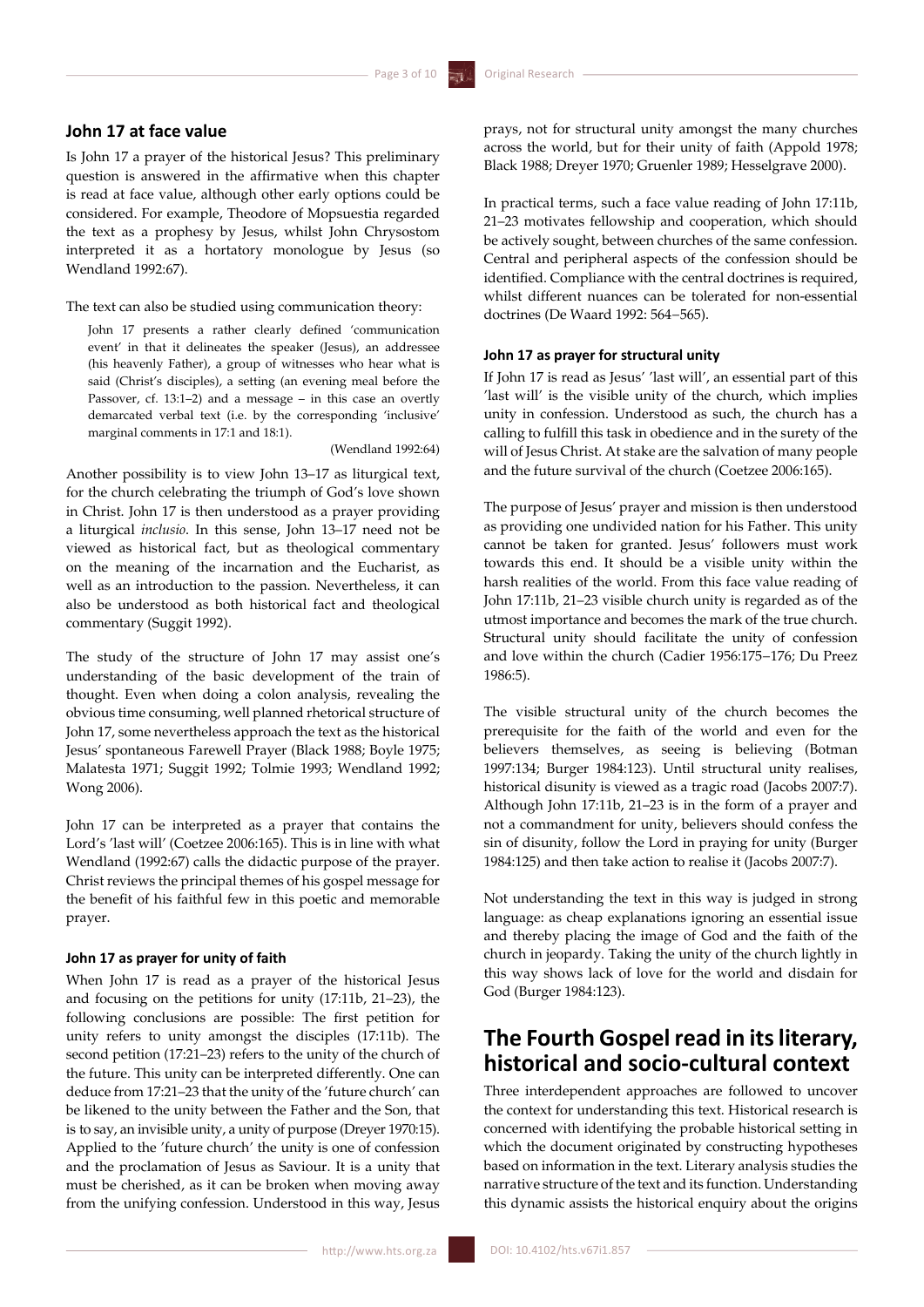of the document (Kysar 1984:11). Social-scientific criticism complements these other modes of critical analysis, all designed to analyse specific features of the biblical texts. It does so by investigating how societies were organised and how they functioned (Elliott 1993:7, 13). Sociology of knowledge, as part of the social-scientific enquiry, studies the 'worlds' of texts as human constructions by communities or narrators. These constructed worlds are comprised of the same kinds of social facts as so-called real worlds, namely symbolic forms (symbolic universes) and social arrangements (social universes) (Peterson 1985:ix−x). The Fourth Gospel's narrative world can thus be studied like any other world. As seen through a transparency, several aspects about the symbolic and social universes of the Johannine group will become apparent when they are viewed through the Gospel's narrative world.

## **Genre of the Fourth Gospel**

Is the genre of the Fourth Gospel ancient historiography by an eyewitness? Until the middle of the 20th century it was customary to answer this question as if it was a question about authorship. Some scholars answered the question positively because they advocated for an apostolic author. This implied that the Fourth Gospel was a historically factual account, which posed the problem of apparent conflicts with the synoptic traditions. Other scholars preferred an un-apostolic author that gave the Gospel the character of theology rather than history and opened the possibility of Hellenistic influences and dependency on the Synoptic Gospels (Smalley 1983:11).

Since then the focus has shifted. Robinson (1959:338−350) illustrated that this 'old look' at the Fourth Gospel drives a wedge between the author and his tradition. He advocated for a 'new look', focusing on the nature and origin of the Johannine tradition, letting the issue of authorship recede into the background.

Eventually the original maxim of biblical criticism, that the Biblical texts should be read like any other literature, was applied to the Gospels. The literary aspects of the Gospel, such as plot, characters, irony, misunderstanding and symbolism became the focus. From a literary point of view the text is viewed as a narrative, as John's story about Jesus. Literary analysis is not interested in the question of historicity, the historical Jesus, the historical author or the factual truth of events and claims in the story. What is new and different is a commitment to understanding the narrative world of the Gospel on its own terms (Smith 1986:94−95). It is concerned only with what the author says about Jesus and how the plot unfolds (Kysar 1984). Concerning the relationship with the synoptic Gospels, both similarities and differences should be noted but not exaggerated. The author of the Fourth Gospel, just like the authors of the Synoptic Gospels, used sources and reshaped material in accordance to his theological outlook (Smalley 1983:29).

More recently, the gospel genre was likened to the ancient genre of 'bios' of important people (Burridge 1998, Dunn 2003:185–186). The 'bios' genre must not be understood in terms of the modern day biography. It also differs from present day historiography and is more like narrative:

They are more like a piece of stained glass through which we can catch the occasional glimpse of what is behind them and in which we sometimes mistake our own reflection from in front of them, but upon which the main picture has been assembled using all the different colours of literary skill – and it is a portrait of a person. The historical, literary and biographical methods combine to show us that the Gospels are nothing less than Christology in narrative form, the story of Jesus.

#### (Burridge 1998:124)

The Fourth Gospel is neither an eyewitness account, nor historiography reporting the factually correct eyewitness statements of others. It tells a story of Jesus in its own way, using and moulding several traditions in the process. The unfolding of the story reveals how 'John' as individual 'bios' author (Burridge 1998:125–130) and consequently, his community, understood Jesus and how they believed Jesus to be. It is the revelation of the 'Johannine' Jesus and accordingly, the Jesus of their faith.

Referring to 'the Johannine community' (singular) does not exclude the probability that there could have been several such communities within the early Christian movement. The discussion that follows on the Hermetic communities suggests such a possibility. Bauckham (1998b:10–13, 17, 30– 44) rightly criticised the previously unquestioned assumption that the gospels were written only to specific congregations and not for the Christian movement in general. He also stated that the flow of information between congregations did not exclude diversity, strife and rivalry. As will be shown, my contention is that the language of the Fourth Gospel suggests that there was a Johannine sect (which could include several congregations, even spread geographically over a wide area), which separated itself from other religions as well as from the main Christian groups. This evidence refutes Bauckham's (1998b) claim that:

none of this evidence for conflict and disagreement suggests that any version of Christianity formed a homogenous little enclave of churches and renouncing any interest or involvement with the wider Christian movement.

#### (Bauckham 1998b:43)

This does not mean that the Fourth Gospel was written solely for the Johannine group. As will be shown in the discussion that follows, certain language strategies in the Fourth Gospel were specifically designed for attracting and resocialising new members. As Zimmermann (2006:42–43) sees it, the Johannine imagery works toward an inclusion of the recipient and can be interpreted as directive to the recipients. The implication is that the Fourth Gospel must have had a wider audience within the Christian movement already acquainted with the Gospel of Mark (Bauckham 1998c:147–150, 169–171) and even outside of the Christian movement (Barton 1998:184–186). Such outsiders were, when reading the Fourth Gospel, subtly invited to join, specifically, the Johannine group. For such readers, as well as members of the group, the gospel as 'bios' functions as social legitimation of the Johannine theology and group (Burridge 1998:120–122, 135–137).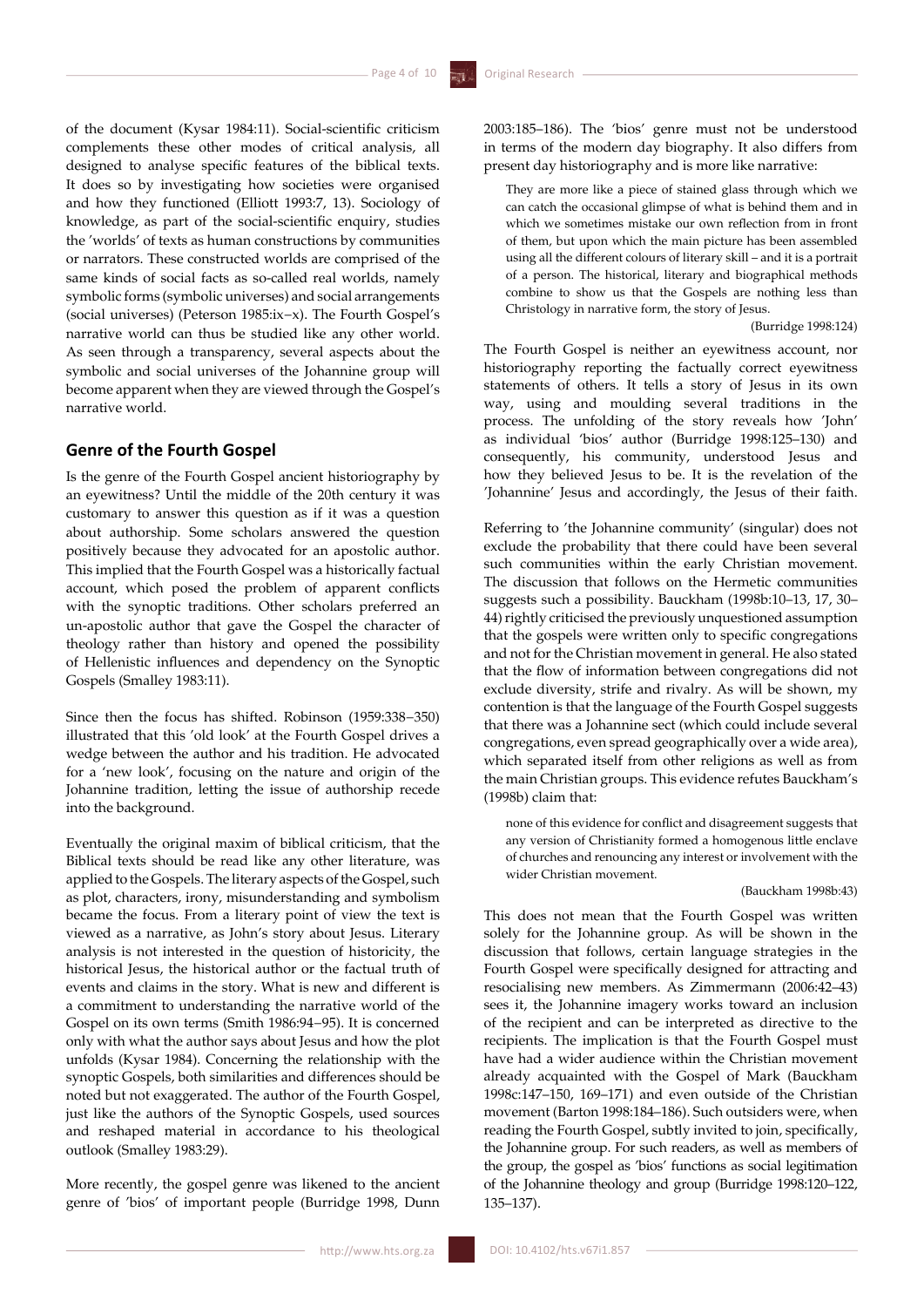### **Genre of John 17**

Structural analysis of John 17 hints that this is not a verbatim account of the spontaneous prayer by the historical Jesus, witnessed by his disciples. Several themes from the Gospel and especially from the discourse in John 13–17, are skillfully and artfully revisited (Black 1988, Boyle 1975, Malatesta 1971, Suggit 1991, Tolmie 1993, Wendland 1992, Wong 2006:374−392). The structure reveals a discourse with an intricate pattern that must have needed a lot of time and careful planning to construct. It represents the climax of the discourse that started in John 13:31 and prepares readers for the narrative of Jesus' arrest. Although in form it is discourse, in style it comes closer to poetry. In the form of a farewell prayer, this collage of Johannine themes communicates powerfully (Kysar 1984:73−74).

## **Historical and socio-cultural context of the Fourth Gospel**

Historical-critical scholars date the Fourth Gospel post 70 CE (Thatcher 2006:8), some (Mack 1996:176) even as late as the 90s CE. This was a time when the first flush of excitement had subsided in the Jesus movements and Christian congregations. The imagined kingdom of God had been postponed or displaced, projected onto locations at the far ends of the human imagination, for example in heaven above, in the deep structure of the universe, at the creation of the world or at the eschaton (Mack 1996:176).

It is accepted that if the Fourth Gospel is to be used as a source for the historical Jesus, it would have to be as a secondary source, as the traditions used have been heavily worked upon, for example the 'farewell discources' can be viewed as meditations on significant words and deeds of Jesus (Dunn 2003:167).

The situation of the Johannine group that is reflected in the Fourth Gospel is one of conflict with Judaism. The term 'Judaism' describes the system of religion and way of life that maintained the distinctive Jewish national and religious identity vigorously resisting the assimilating and syncretistic influences of wider Hellenism (Dunn 2003:262). The Johannine community had already been excluded from the synagogue association (9:22; 16:1–3). The author felt the estrangement of his group from Judaism to be so great that Jesus already appears as no longer a member of the Jewish people or its religion in his account. Jesus speaks to the Jews of their law as 'your law' as if he were a non-Jew (Bultmann 1955:5). Even a purely narrative approach, reading from different perspectives, cannot ignore the anti-Judaism of the Fourth Gospel (Reinhartz 2001:160–167).

The discourses express a dualistic view that coincides with the dualism of Gnosticism, especially that of the Mandaean sect. The figure of Jesus is portrayed in the forms offered by the Gnostic Redeemer-myth (8:17; 10:34 cf. 7:19, 22) (Bultmann 1955:1−12). In Gnostic terms, a pointed anti-Gnostic theology is expressed, as the Fourth Gospel knows no cosmic or anthropological dualism. In the place of it steps a dualism

of decision, namely of faith or unbelief in the Redeemer that has become flesh (Bultmann 1971:7−9). The use of Gnostic language may indicate that the Johannine group lived in a society that was familiar with Gnostic terms and ideas, to which the group itself is ideologically directly opposed.

The prologue of the Fourth Gospel places readers in the presence of God before the world was made; watching as his powerful logos begins to move and create life and light that streak through the universe, changing darkness into day. It is not long before the *logos* is identified as Jesus. This is a totally different world from the ones projected by the Synoptic Gospels. Readers are placed in the presence of a cosmic power that pulsates throughout the world, making all of time and space eternally present around us. It is the world of the cosmic Christ. As everyone who was influenced by Greek thought, early Christians thought of their world as an organism (*cosmos*), a universe pulsating with powers that both threatened to break it apart and pulled it back together. Critical questions were how the cosmos was structured and how the cosmic powers were imagined to function (Mack 1996:75−176).

The Fourth Gospel answers these questions, not by telling about Jesus' redemptive death or an apocalyptic confrontation, but of his appearance in this world and his return to his heavenly abode. Couched between the descent of the logos and Jesus' return to the Father, the miracle stories and the dialogues they spawn are simply seven chances for the Johannine Christians to watch and enjoy the collision of the world of enlightenment and the world of darkness, a collision they experienced every day. The Johannine community cultivated the image of the cosmic Christ. His words become invitations to personal enlightenment (Mack 1996:183).

This enlightenment was supposed to make sense of life within the harsh realities of the real world the Johannine community lived in. It was a pre-industrial period of advanced agrarian societies that characterised the 1st century Mediterranean region. The text of the Gospel was written in order to have some social effect. To have been understood, the wording of the Gospel had to refer to a common social system. Sociolinguistically spoken, the meanings that languages express are not in the wording level, but realise their meanings from a specific social system and the way people speak in everyday situations. Members of various societies can predict the types of meaning that might be exchanged from the scenarios in which speaking takes place (Malina & Rohrbaugh 1989:3−4). The question is: what situation and what set of concerns might adequately explain the scenes presented in the Fourth Gospel?

## **What the language of the Fourth Gospel tells us**

In order to answer this question, one needs to investigate the kind of language used in the text. The Fourth Gospel is a religious text that uses symbolic language with a high frequency. Symbolic language provides the maximum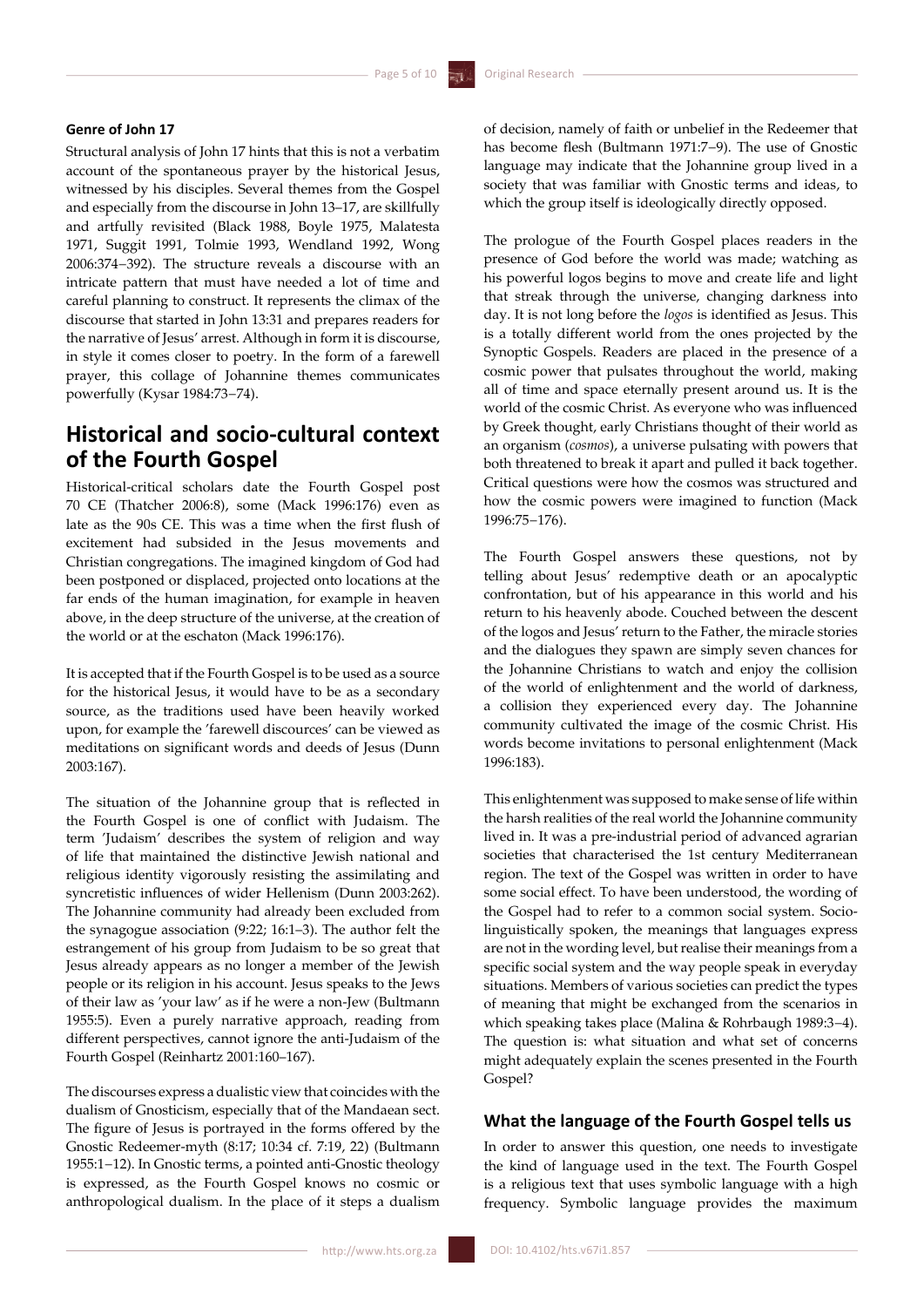detachment from the here and now. It constructs immense symbolic edifices that tower over the reality of everyday life like presences from another world (Berger & Luckmann 1975:55). These edifices are called symbolic universes. They legitimate the social world by means of symbolic totalities. All sectors of a society are integrated in an all-embracing frame of reference. It is called a universe because all human experience can be conceived as taking place within it. As such, the symbolic universe becomes the matrix of all socially objectivated and subjectively real meanings, notably also of those marginal experiences not part of everyday life, such as dreams and death (Berger & Luckmann 1975:110−114, 119).

The way in which language is used reveals how the symbolic universe legitimates and maintains a society. A special feature of the Fourth Gospel is 'relexicalisation', which refers to the practice of using new words for some reality that is not ordinarily referred to with those words. To call money 'bread' or a pistol a 'piece' are examples of relexicalisation. The implicit principle behind relexicalisation seems to be same grammar but different vocabulary, although only in certain areas. Relexicalisation points to items and objects affecting areas of central concern to the group. Relexicalisations in the Fourth Gospel derive from interests and activities of the Johannine community. This concern is for instance articulated as 'that you may continue to believe that Jesus is the Messiah, the Son of God, and that through believing you may have life in his name' (John 20:31) (Malina & Rohrbaugh 1989:4−5). This is exemplary of the symbolic universe legitimating and maintaining the alternate social reality of the Johannine group.

Another feature of the language used in the Fourth Gospel is overlexicalisation. Many different words are used for the central areas of concern. Examples are the contrast between *spirit, above, life, light, not of the or this world, freedom, truth, love* and their opposites *flesh, below, death, darkness, the or this world, slavery, lie, hate.* These two sets of words, indicative of the so-called Johannine dualism (Bultmann 1955:15−32), are variants used to describe contrasting spheres of existence, opposing modes of living and being. Similarly, *believing into Jesus, following him, abiding in him, loving him, keeping his word, receiving him, having him* or *seeing him* are used with almost no appreciable difference in meaning (Malina & Rohrbaugh 1989:5). These opposite sets of terms are part and parcel of 'nihilation', a mechanism of universe maintenance. It is used when the groups' symbolic universe and therefore the survival of the group as social entity, is under threat from an alternative symbolic universe of an opposing group. Nihilation involves the attempt to account for all deviant conceptions of reality in terms and concepts belonging to the groups' own universe (Berger & Luckmann 1975:126, 133). By directly contrasting these concepts, the alternative symbolic and social universes are confronted in a forceful way.

The language of the Fourth Gospel focuses on the interpersonal and textual modes of language, rather than on the ideational (factual). John's well-known pattern of ambiguity, misunderstanding and clarification, his verbal

display and wordplays and his penchant for irony are instances of overlexicalisation based on the textual function of language. The interpersonal dimension of language is especially important in John. Overlexicalisation, based on this function, is indicated by the set of words that has the same denotation but quite a different connotation based on the attitude and commitment the set of words entails in an interpersonal context. For instance, all Jesus' 'I am' statements have the same denotation (e.g. bread, light, door, life, way, vine) in referring to real-world objects, but in an interpersonal relationship to Jesus they denote activities of discipleship (e.g. to believe, come, abide, follow, love, keep words). This orientation towards the interpersonal and textual modes of language accounts for the way in which social values are fore grounded, highlighted and understood in John. It also indicates that John and his group looked for the implementation of new values, not new structures, in place of old ones. The consistent relexicalisation, overlexicalisation and focus on the interpersonal and modal aspect of language points to 'antilanguage' (Malina & Rohrbaugh 1989:6−7). Dunn (2003:183) refers to such language in the 1st century CE Christian movements as 'boundary forming' and 'insider's language'.

## **The Johannine community as an antisociety**

'Antilanguage' is the language of an 'antisociety' that is set up within another society as a conscious alternative to it. It is a mode of resistance, which may take the form of passive symbiosis or active hostility, or even destruction. The language of members expresses their social experience and self-understanding in opposition to society. Just as antisociety opposes society, antilanguage opposes the language of society (Malina & Rohrbaugh 1989:7−9).

Applied to the Fourth Gospel, the antilanguage used reflects the alternate reality that the Johannine community has themselves set up in opposition to its opponents. This does not imply that they were expelled from society because of their beliefs and attitudes. Rather, the Johannine group set up an alternate reality in opposition to their opponents, notably 'this world' and 'the Jews or Judeans'. In the eyes of their opponents, they were either on the margins of prevailing norms or laws or transgressed these. On the margins, they are not illegal, but are in a space that custom or law does not, or cannot, cover. Or, as lawbreakers, they subsist in an 'outside' hollowed within society. Like all antilanguage, John's is consciously used for strategic purposes, defensively to maintain a particular social reality or offensively for resistance and protest (Malina & Rohrbaugh 1989:9). The Johannine imagery is a good example. It is directed towards the inclusion of any readers, inviting them to accept the Johannine theology. At the same time, the imagery is open and blurry and opens up communication about it within the Johannine society. Their interpretation must be spoken, their substance must be wrestled with and their truth must be fought for as was true within the Johannine community (Zimmermann 2006:43) in opposition to other groups. As such, the imagery is directed toward inclusion of new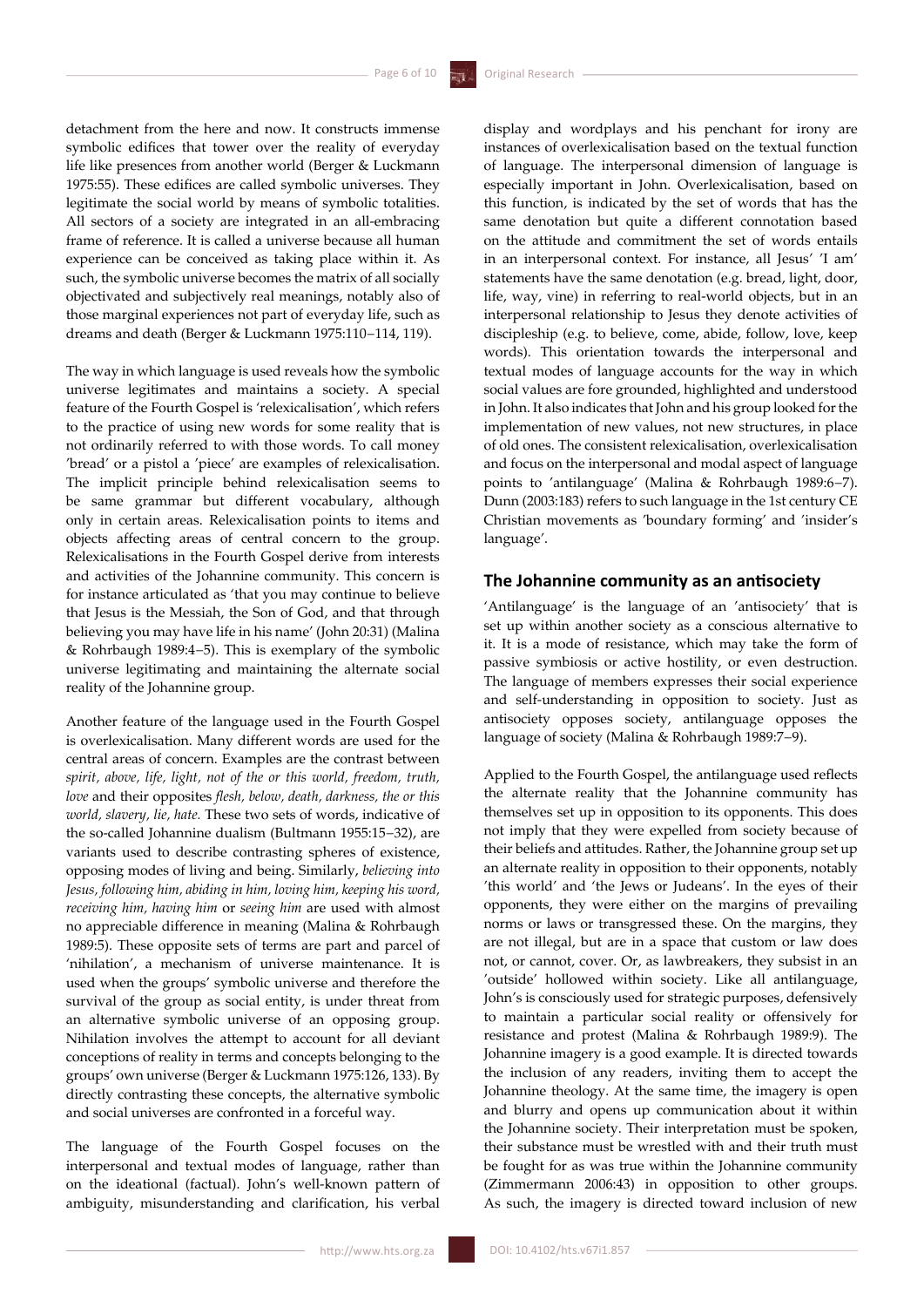members whilst also binding all members through dialogue about their meaning.

In concrete terms, the larger groups, which were opposed by the Johannine group, are 'the (this) world' and 'the Jews or Judeans' and Gnosticism. These groups adamantly refuse to believe in Jesus as Israel's Messiah (Bultmann 1955, 1971; Malina & Rohrbaugh 1989:10). Four other competing groups can also be identified (Brown 1979:168−169):

- the adherents of John the Baptist, who do as yet not believe in Jesus because they misunderstand him
- 'crypto Christians', who were Christian Jews who had remained within the synagogues by refusing to admit publicly that they believed in Jesus
- 'Jewish Christians' who had left the synagogues but whose faith in Jesus was inadequate by Johannine standards because they did not accept Jesus' divinity
- 'Christians of the apostolic churches' who were mixed communities of Jews and Gentiles that were separate from the synagogues and regarded themselves as heirs of the Christianity of Peter and the Twelve, but who did not fully understand Jesus or the teaching function of the Paraclete as the Johannine group did.

In John's antilanguage, we find the expression of an alternative society to 1st century Mediterranean Hellenism in general and of its Israelite version in particular. They were not the only antisociety. Other alternative societies with whom the Johannine community is frequently compared, especially in terms of language, are separatist Gnostic communities such as the Hermetic (Bultmann 1971; Dodd 1980) and Mandaean societies (Bultmann 1971; Dodd 1980) and the Qumran sect (Smalley 1978).

### **The Hermetic communities**

The thought world of the Hermetic societies is represented by the *Corpus Hermeticum*. The fusion of Platonism and Stoicism compared with religious influences from Zoroastrianism, Oriental sun-worship and Hebrew religion to form the non-Christian Hellenistic Gnosticism of the Hermetic tradition (Bultmann 1971; Dodd 1980:10−12).

The initial members of the Hermetic communities were Egyptians, who offered their own version of the religion of gnosis, which others propounded in a manner more appropriate to their own national backgrounds, notably Hebrew, Syrian, or Mesopotamian. Pagan monks and hermits gathered together in the deserts of Egypt and other lands. They gave strict attention to cleanliness, silence during meals, seclusion and meditative piety. It would seem that the Hermeticists were recluses of this kind. Unlike the Gnostics, who were mostly living secular lives in cities, the Hermeticists followed a lifestyle similar to the kind Josephus attributes to the Essenes (Hoeller 1996).

Dodd (1980:12−53) discusses, amongst the differences in basic ideas, the striking similarities between the Fourth Gospel and the Hermetic writings and concludes that as a whole, the *Corpus Hermeticum* represent a kind of religious thought akin to certain aspects found in the Fourth Gospel. Although most of these writings are probably later in date than the Fourth Gospel, they represent a kind of religious thought that can be traced to a much earlier period. Bultmann (1971:27−28) speaks of a 'pre-Gnostic' origin of the Gnostic myth, of which traces can be found in the pantheistic parts of the *Corpus Hermeticum*. He interprets the appearance of parallel forms of the basic ideas in both religious-philosophical literature of Hellenism from the 1st century onwards and in the Christian Gnostic sources as proof that the basic conception of the Gnostic viewpoint reaches back to the pre-Christian era. At least it is probable that the *Corpus Hermeticum* and the Fourth Gospel had a shared thought-world that both led their communities of followers to develop as separatist movements.

### **The Mandaean communities**

Small communities of the Mandean sect still live in Iraq and Iran. The Mandean literature has undergone considerable reappraisal since the discovery of the Coptic Gnostic texts from Nag Hammadi in 1947. Their writings, principally the *Ginza* (Treasure) and the *Book of John* (both collections of tractates), represent a Gnostic kind of dualism. As a collection, their documents cannot be dated much before 700 CE, because it contains references to Mohammed and the Islamic faith. No doubt some of their writings come from a much earlier period (Smalley 1978:45).

The Johannine version of Christ as the Redeemer was probably influenced by a pre-Christian Mandean myth, at the heart of which lay the Iranian redemption mystery. According to this theory, proposed by Reitzenstein and Bultmann, John the Baptist was responsible for the formation of the Mandean myth and ritual and the Mandeans themselves were successors of the Baptist sect allegedly referred to in Acts 18:24–19:7 (Dodd 1980; Smalley 1978; see also Bultmann 1971 on the Mandean background to the 'Logos' term). Although the theory may seem like a masterpiece of ingenuity that depend on arbitrary assumptions (so Dodd 1980:121), the renowned Mandean scholar Lady E.S. Drower has reasserted the thesis that Mandaism derives from a pre-Christian period (Smalley 1978:47). What the Mandean and Johannine communities also have in common is that their dualistic outlook gave them the character of sects or alternative religious communities on the pattern of antisocieties.

### **The Qumran community**

Some priestly families reacted strongly against the Hasmonean kings assuming the role of high priest and their taking control of the temple in Jerusalem. They withdrew to a barren shelf above the Dead Sea and established a community at Qumran (Mack 1995:22−23 ). The discovery of their documents in 1947 made it plain that even before the Christian era began a literary setting existed in Qumran that combined Jewish, Greek and 'pre-Gnostic' religious ideas in a way that once was thought to be unique to John. The links between the Dead Sea Scrolls and the Fourth Gospel are numerous. There are obvious literary parallels with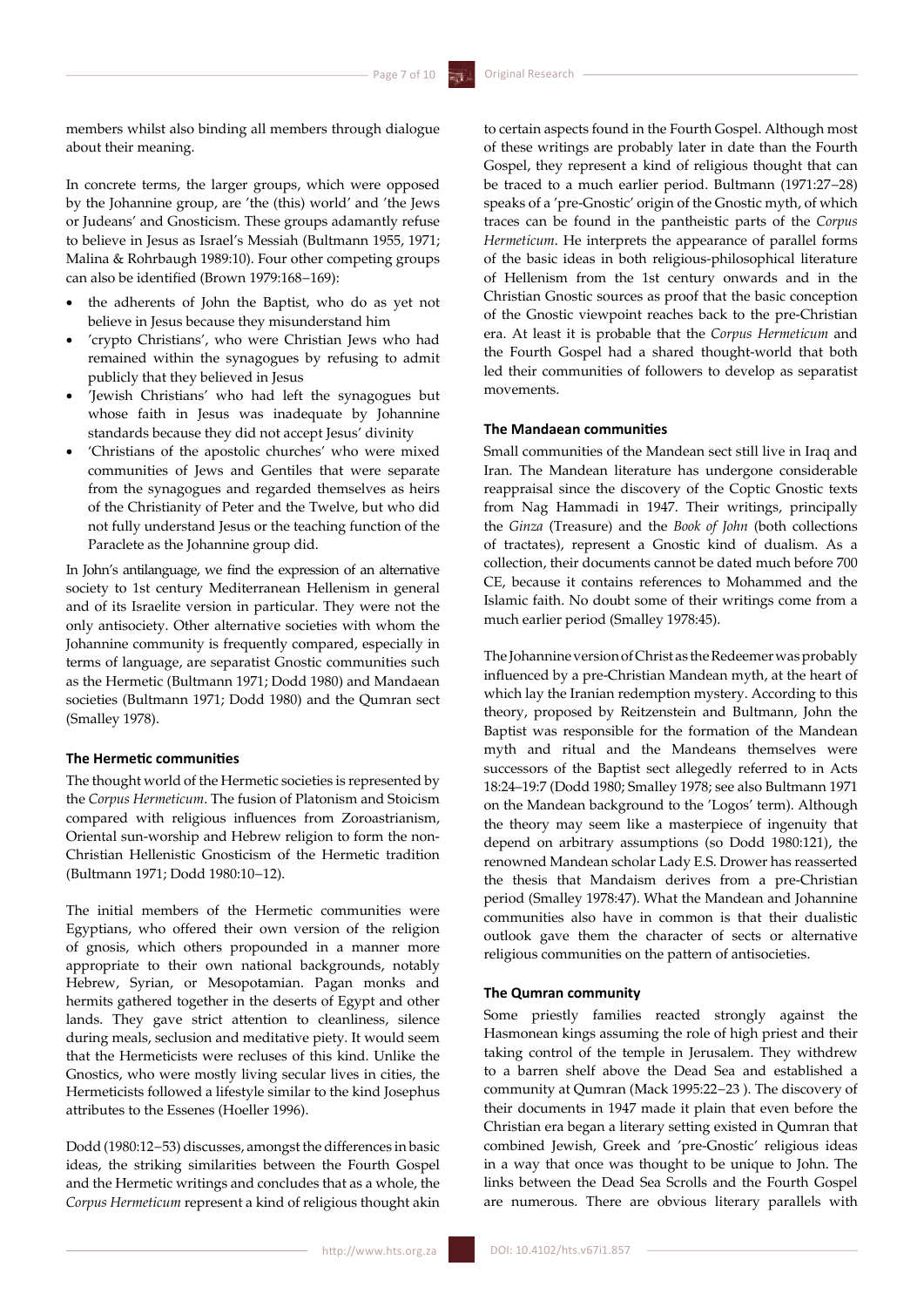many Qumran documents, particularly with the 'Manual of Discipline' (or 'Community Rule'). Points of contact exist not only in shared terminology and recurring themes. Contact existed at a deeper level still. Both the Essenetype community and the Johannine society had 'modified dualism' as an outlook on the world (Smalley 1978:30−33). Such an outlook forms a type of symbolic universe conducive to an antisociety's separatist social universe.

### **The Johannine community**

The previously mentioned groups functioned as alternative societies to both non-believers and the large communities of faith from which they separated. To an extent, they still made use of the common symbolic and social frames of reference. Their literature was the stories that held them together and legitimated their beliefs, values and practices and thus reinforced their character as alternative societies in opposition to society at large.

This is also true of the Johannine community. Both the Jewish or Judean and Johannine society had the same overarching system of meaning, just as both were part and parcel of the same overarching social system. Yet, they stand in opposition to and in tension with one another (see also Reinhartz 2001:81, 84–87). This is an important point, because an antisociety makes no sense without the society to which it stands opposed. The Johannine group and the story that held it together make sense only in the Jewish or Judean society in which it originated. When removed from the society in which it made sense, the Fourth Gospel quickly loses its original meaning (Malina & Rohrbaugh 1989:10).

What role would the Fourth Gospel play within the Johannine society? As the historical and literary approach of this article has shown, the Fourth Gospel does not contain history, but narrative couched in symbolic or mythological language. Mythology is historically the most archaic form of universemaintenance, as it represents the oldest form of legitimation by positing the ongoing penetration of the world of everyday experience by sacred forces. Such a conception of reality entails a high degree of continuity between social and cosmic order and between all their legitimations. All reality appears as made of the same cloth (Berger & Luckmann 1975:127−128)

The way in which the mythological language is used as antilanguage in the Fourth Gospel makes the legitimation even more powerful. Antilanguages are generally replications of social forms based on highly distinctive values. These values are clearly set apart from those of the society it opposes. Antilanguage is the bearer of an alternative social reality that runs counter to the social reality of society at large. This accentuates the importance of resocialising new members and maintaining group solidarity. The Fourth Gospel as foundation story (Dunn 2003:186) would have served both objectives in the face of pressure from the wider society. It would provide the alternative ideological and emotional anchorage for demonstrations of mutual care and concern. The result would be strong affective identification established for newcomers as well as those on the fringes ready to swing out. The genre most appropriate to this end is conversation and its modes of reciprocity. The Fourth Gospel abounds with instances of conversations with Jesus that serves the function of resocialisation (Malina & Rohrbaugh 1989:11).

Such an alternative reality has several characteristics. New core values are emphasised, together with an attempt to create standards and structures to implement those values. This is combined with a preoccupation with social boundaries, social definition and the defence of identity, usually by the repeated and varied articulation of the new reality now so clearly perceived. Importantly, the counter reality of the Johannine community implies a special conception of information and knowledge of which Jesus, eminently, is the revealer (Malina & Rohrbaugh 1989:12).

'Internalisation' (Berger & Luckmann 1975:150, 157−159) (called 'faith' in the Fourth Gospel) is the highly emotional process by which new members accept the world in which the rest of the Johannine community already lives. But internalisation is not a matter for once and for all, it is never total and never finished. Further internalisations are needed to reinforce the primary process. These entail a legitimating apparatus such as rituals. From the contents of the Fourth Gospel, one can deduce that the Johannine group most probably met for meals, washed one another's feet, prayed together and sang hymns of praise to the logos, rather than practicing the rituals of baptism and Holy Communion (Mack 1995:183). Material symbols like images and allegories (Berger & Luckmann 1975:158−159), are frequently found in the symbolic language of the Fourth Gospel, further assist the ongoing process of internalisation.

### **Antisociety as very high-context society**

In order to avoid ethnocentric and anachronistic readings of the text, one should take note that the societies in which the New Testament texts originated were 'high-context' societies. People in such societies presume a broadly shared, wellunderstood, or 'high' knowledge of the context of everything that is referred to in conversation or in writing. There is no need to explain it. The texts of such societies are therefore sketchy and impressionistic documents, leaving much to the reader's or hearer's imagination. Often information is encoded in widely known symbolic or stereotypical statements. The reader is required to fill in the large gaps in the 'unwritten' portions. All readers are expected to know the social context and therefore, to understand the references in question (Malina 2001:2−3).

The original readers, or hearers, of the Fourth Gospel were assumed to be primarily members of the Johannine alternate society. This means that they were expected to have a high knowledge of that peculiar context and accordingly, the text offers little in the way of explanation. In this case an alternate society such as the Johannine group was an even higher context society than the society at large (Malina & Rohrbaugh 1989:16).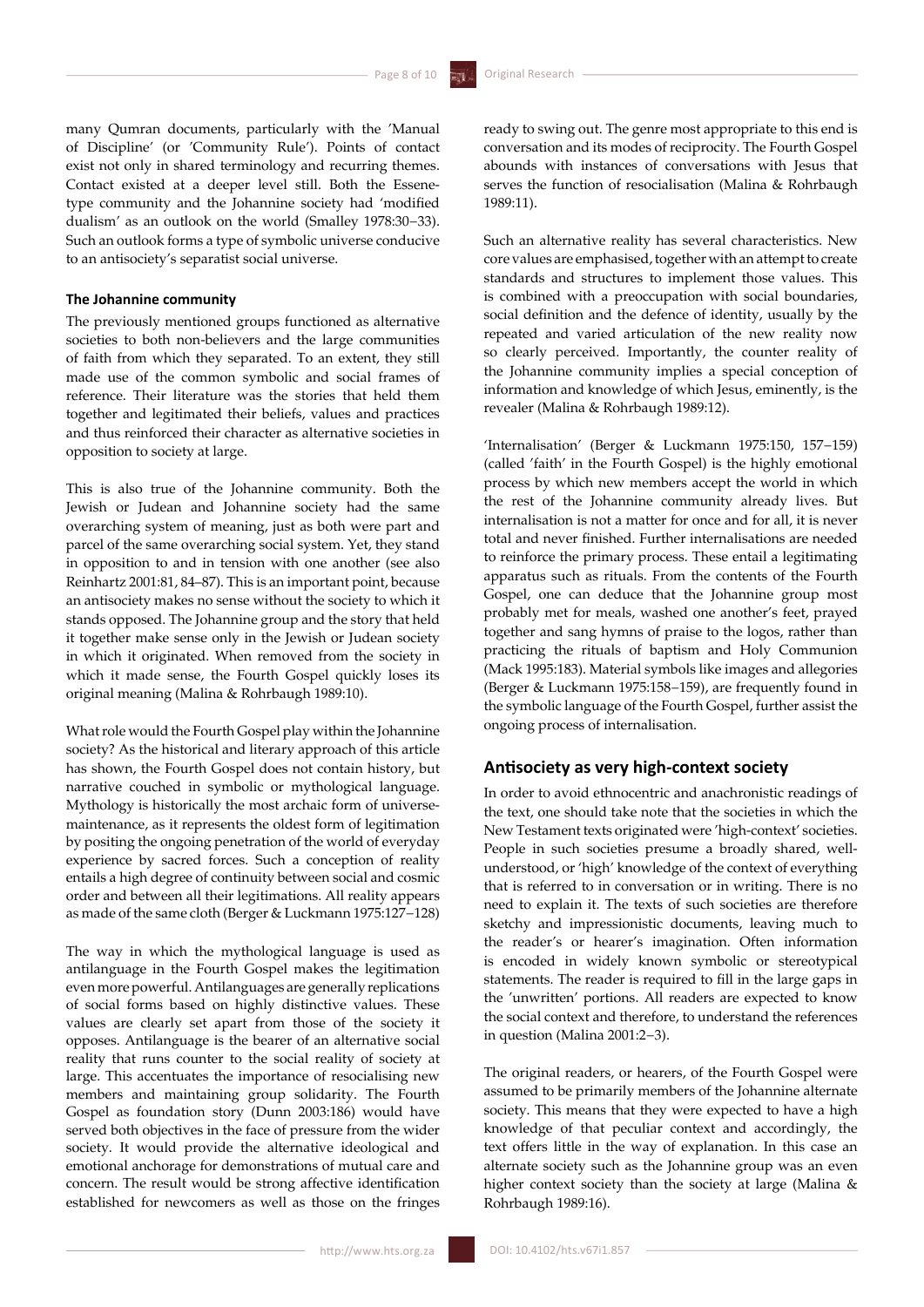It is important to notice the difference with today's societies in the developed world that are 'low context'. A 'low' knowledge of the context is assumed, thus highly specific and detailed documents are produced that leave little for the reader to fill in or supply. The obvious problem this creates when reading the Biblical texts, is that Biblical writings are regarded as 'low context' documents. This means that the author is wrongly assumed to have provided all of the contextual information needed to understand it (Malina 2001:3−5).

## **Recontextualising the Fourth Gospel**

As soon as the Johannine society disappeared, the Fourth Gospel was decontextualised when read by ordinary Mediterraneans. John became 'the Theologian' with all sorts of information about the nature of Jesus simply unknown to any other New Testament writers. Decontextualisation reaches its peak when the text is read ahistorically in a non-Mediterranean modern culture of the developed world. Recontextualisation takes place as a form of modernisation, which is a profoundly social act. The problem is that modern readers in the developed world cannot complete the text of the 'high-context' society as the author supposed his readers would. As a rule, nonunderstanding or, at best, misunderstanding will take place. The examples of face value readings of the Fourth Gospel and chapter 17 reveals such recontextualisation and the subjectivity it bespeaks. To circumvent this, readers should seek access to the social system(s) available to the author's original readers. One is the social system of the eastern Mediterranean in antiquity and the other is the Johannine antisociety (Malina & Rohrbaugh 1989:18−19).

## **Recontextualising John 17**

It is my contention that reading John 17:11b, 21–23 as a prayer of the historical Jesus for the structural, or even the confessional, unity of the church may well be a misunderstanding or an example of nonunderstanding. Such understanding is the result of a-historical reading as decontextualising and recontextualising the text. Structural unity within 'the' church was probably a non-issue, which was carried into the text as part of modernisation and recontextualisation.

This misunderstanding can be prevented by reading it as part of the narrative text of the 1st century Mediterranean Johannine antisociety. As conclusion to the farewell conversations in the form of a prayer as final conversation with God, it is a highly effective means of communicating the core value of unity to the group and recocialising new members. This argument is strengthened by the repetitive use of 'the world' as term indicating the opposing society at large. Another strategy is using the unity between Jesus and the Father as a metaphor for the unity of the group. The use of such a metaphor would have served to express the new experience and perceptions of the group and its core value of unity, as it would have been the function of the Fourth Gospel

to reinforce the group's new interpretation of reality (Berger & Luckmann 1975; Malina & Rohrbaugh 1989:14−15). Read in this way, it becomes a prayer for the unity of the Johannine community in its opposition to Judaism, Gnosticism, the followers of John the Baptist and contemporary Christian groups.

## **Conclusion**

It is doubtful that the early Christian communities in general and the Johannine society in particular, thought about themselves and their relationship to the various Jesus movements as a structural or even a confessional unity (Käsemann 1970; Mack 1996; Malina & Rohrbaugh 1998:9−19). It is probably quite the contrary. This article has shown the Johannine community to be an antisociety that opposed not only Judaism and Gnosticism, but also at least three other types of early Christian groups that seemed to form the bulk of early Christianity, including followers of John the Baptist.

This implies that the prayer of John 17:11b, 20–23 should be understood as a prayer for the unity and solidarity within the Johannine antisociety in opposition to other communities of faith. It is ironic that this 'prayer', that is generally read as motivation for ecumenical unity, be it structural or confessional, was most probably used for exactly the opposite purpose: to legitimise non-confirmation of the Johannine community with opposing groups, even within the Christian fold. Understood in this way, it should be read as a plea for ecumenical diversity rather than structural, or even theological or confessional, unity.

To infer from this text that confessional and especially structural unity is an imperative or even a mark of the true church that should be actively sought, is not supported by this article.

## **Acknowledgement**

It is an honor to contribute in this way to celebrate the academic career of Prof. Andries van Aarde. During the past 29 years I came to know him as an extraordinary person. He was and is still capable of producing a tremendous load of quality research in the field of New Testament studies, as his list of publications shows. It is only possible to deliver such a volume of excellent work when a deep-rooted motivation is present. Andries van Aarde has an immense love for God, church and theology. Because of this loyalty, there is no room for compromise in his theological research and the leadership he shows in the church. His accomplishments did not result in a sense of self-importance. He is known for his modesty and his willingness to serve. Andries van Aarde is an example of dedication, steadfastness, hard work, humility and faith that is hard to follow.

## **References**

Appold, M., 1978, 'Christ alive! Church alive! Reflections on the prayer of Jesus in John 17', *Currents in Theology and Mission* 5(6), 365−373.